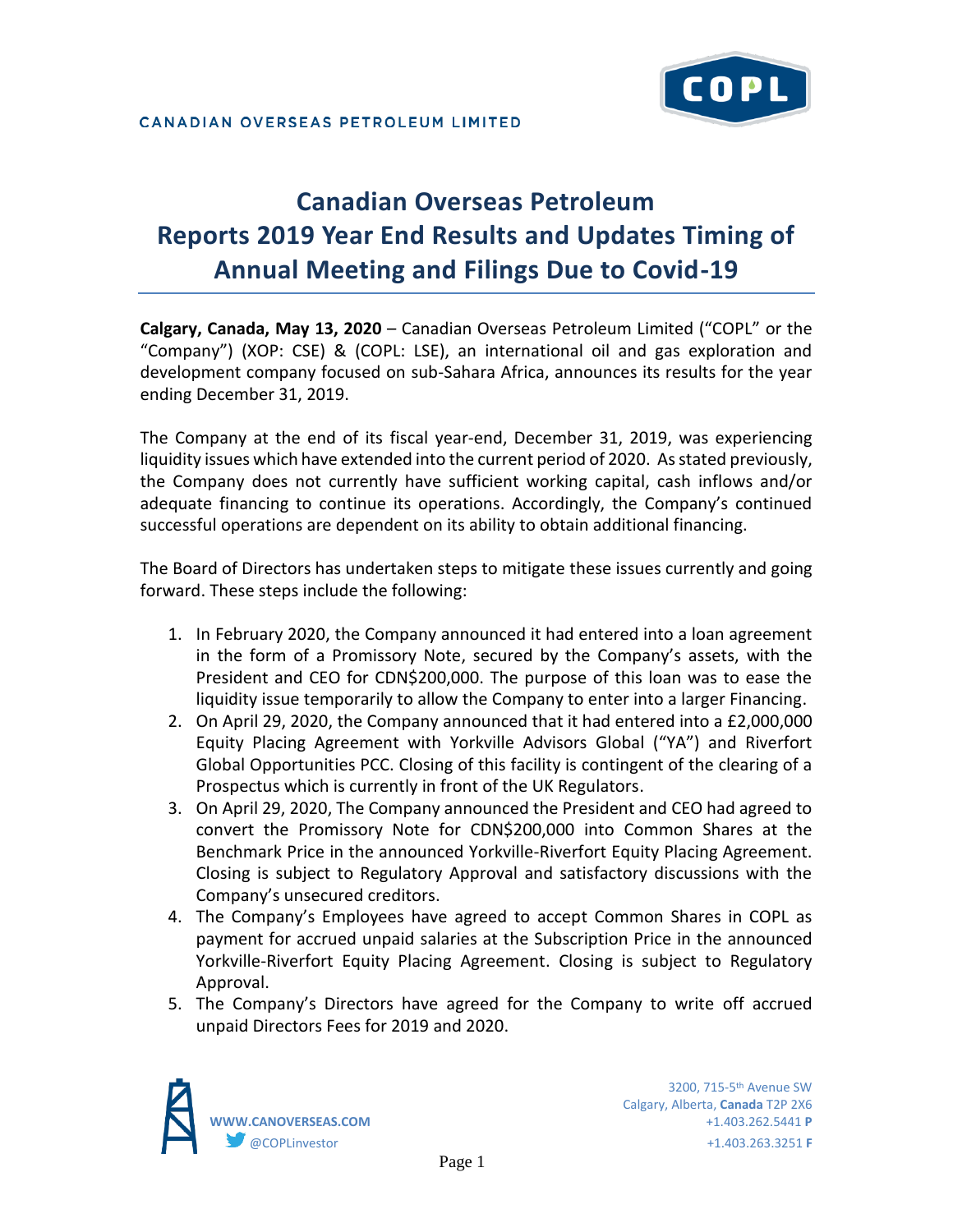6. The Company has entered into discussions with its major unsecured creditors, representing businesses who have provided services to the Company and are included in Accounts Payable. The Company's Board of Directors by resolution at a meeting Board of Directors held on May 12, 2020 has authorized management to enter into agreements with these businesses to convert their respective accounts receivable into Common Shares of the Company at the Subscription Price in the in the announced Yorkville-Riverfort Equity Placing Agreement.

## **Arthur Millholland, President & CEO, commented:**

"This has been a difficult time for COPL. We certainly could not foresee the onset of the global COVID-19 pandemic, nor its effect on the global markets at year end or at the beginning of March. We have taken these steps in difficult times to allow the business to survive. Our employees, management and directors have all contributed to this task at hand. The Company will emerge from this with a much-improved balance sheet and enhanced liquidity. In conjunction with the Yorkville-Riverfort financing announced recently, we will be able to move forward on COPL's key asset in Nigeria. Activities will recommence when the COVID-19 situation allows, as Nigeria has not escaped this global pandemic."

The results and associated annual regulatory filing documents, including the Financial Statements and the Management's Discussion and Analysis for the year ending December 31, 2019, can be viewed under the Company's name at www.sedar.com or at the Company's website at [www.canoverseas.com.](http://www.canoverseas.com/) Particular attention is drawn to the going concern in note 2 and subsequent events disclosed in notes 9, 11 and 12 to the Company's consolidated Financial Statements.

## **Annual Meeting of the Shareholders and Annual Filings**

Due to issues related to the COVID-19 pandemic the Company's primary Securities Regulator, The Alberta Securities Commission (ASC), on May 1<sup>,</sup> 2020 issued ASC Blanket Order 51-518 *[Re Temporary Exemptions from Certain Requirements to File or Send](https://www.albertasecurities.com/securities-law-and-policy/regulatory-instruments/51-518)  [Securityholder Materials](https://www.albertasecurities.com/securities-law-and-policy/regulatory-instruments/51-518)*, which provides public companies with temporary blanket relief from certain filing and delivery requirements which are generally tied to the sending of materials for annual general meetings (AGMs). Substantially harmonized relief has been granted by members of the Canadian Securities Administrators (CSA) in each of the provinces and territories of Canada.

With this conditional temporary relief, the ASC and other CSA regulators are giving public companies until December 31, 2020 to file their executive compensation disclosure. The ASC and CSA are also providing companies with temporary relief from the requirements to send, or send upon request, copies of their annual or interim financial statements and MD&A to investors within certain time periods.

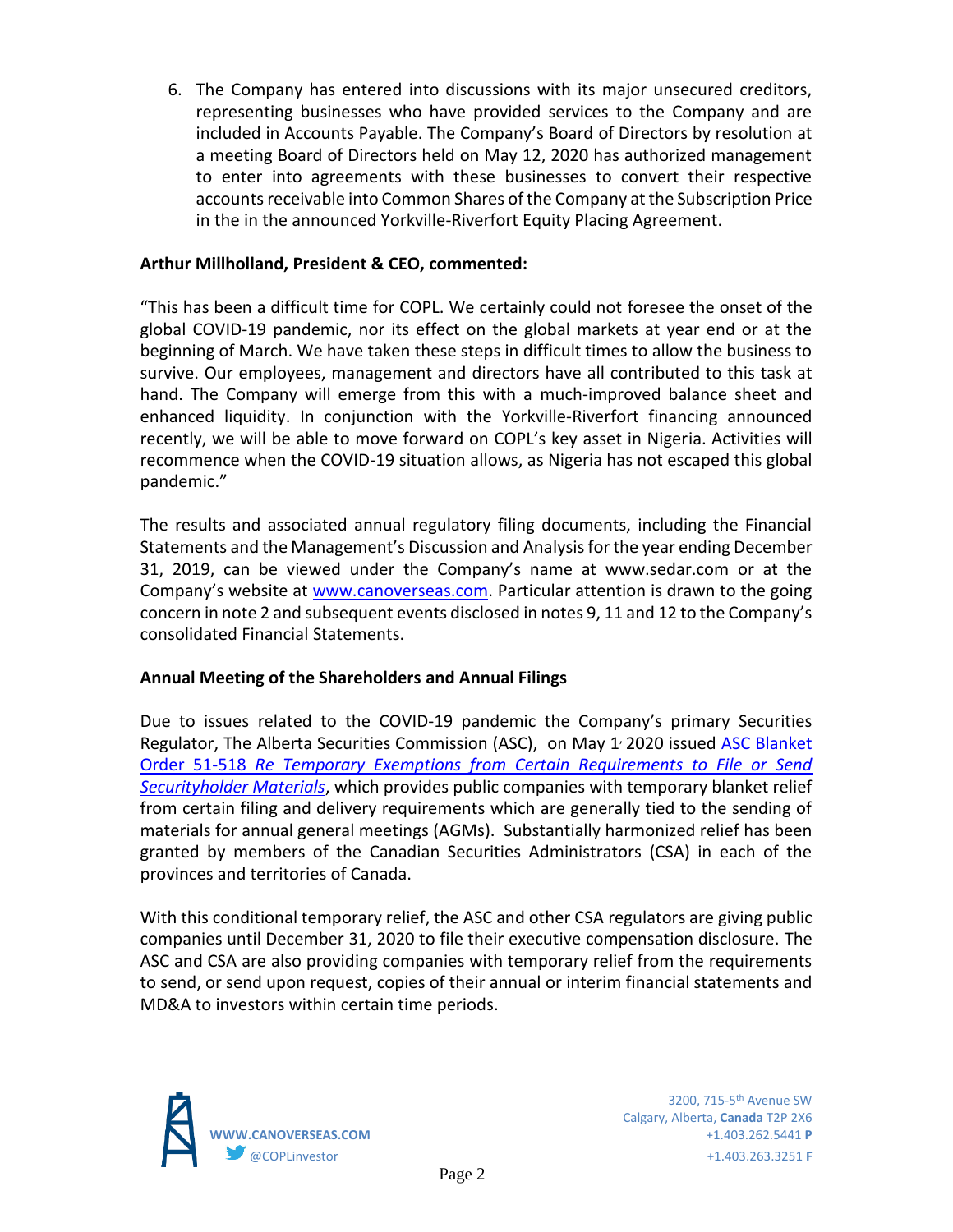The Company will comply with the conditions for this relief and as such additional information relating to COPL, including directors' and officers' remuneration and indebtedness, principal holders of COPL's securities and securities authorized for issuance under COPL's Stock Option Plan, will be contained in the Corporation's Information Circular for its upcoming annual meeting of security holders that will involve the election of directors which is expected to be held in later 2020, subject to the success of an application to court to extend the date of the Annual Meeting to no later than December 31, 2020 and such document will be filed on SEDAR at [www.sedar.com.](http://www.sedar.com/)

# **About the Company:**

The Company is actively pursuing opportunities in Nigeria and sub-Saharan Africa in partnership with Shoreline Energy International Limited ("Shoreline") as part of its strategy to generate stable cash flow from secure offshore and onshore assets. The Company and Shoreline, through their jointly held affiliated company Shoreline Canadian Overseas Petroleum Development Corporation ("ShoreCan"), have acquired 80% of the share capital and have taken over the management of Essar Exploration and Production Limited (Nigeria) ("Nigerian Affiliate" or the "Affiliate"). The Company's Nigerian Affiliate has applied to the concessionaire NNPC for formal consent to the change in control of the Nigerian Affiliate. The Affiliate holds an attractive oil appraisal and development project in shallow to mid-water offshore Nigeria on its 100% holding in OPL 226. Drilling of the first appraisal well is planned to commence in 2020. ShoreCan is continuing building a portfolio of exploration and development assets in sub-Saharan Africa. To date, ShoreCan has taken a position in Nigeria and has been indicatively awarded an exploration license onshore Mozambique in the 5th Licensing Round adjacent to the producing Pande-Temane Gas and light oil field complex.

# **For further information, please contact:**

#### **Mr. Arthur Millholland, President & CEO**

Canadian Overseas Petroleum Limited Tel: + 1 (403) 262 5441

## **Cathy Hume**

CHF Investor Relations Tel: +1 (416) 868 1079 ext. 231 Email: cathy@chfir.com

**Charles Goodwin** Yellow Jersey PR Limited Tel: +44 (0) 75 4427 5882 Email: copl@yellowjerseypr.com



Calgary, Alberta, **Canada** T2P 2X6 **WWW.CANOVERSEAS.COM** +1.403.262.5441 **P** @COPLinvestor +1.403.263.3251 **F**